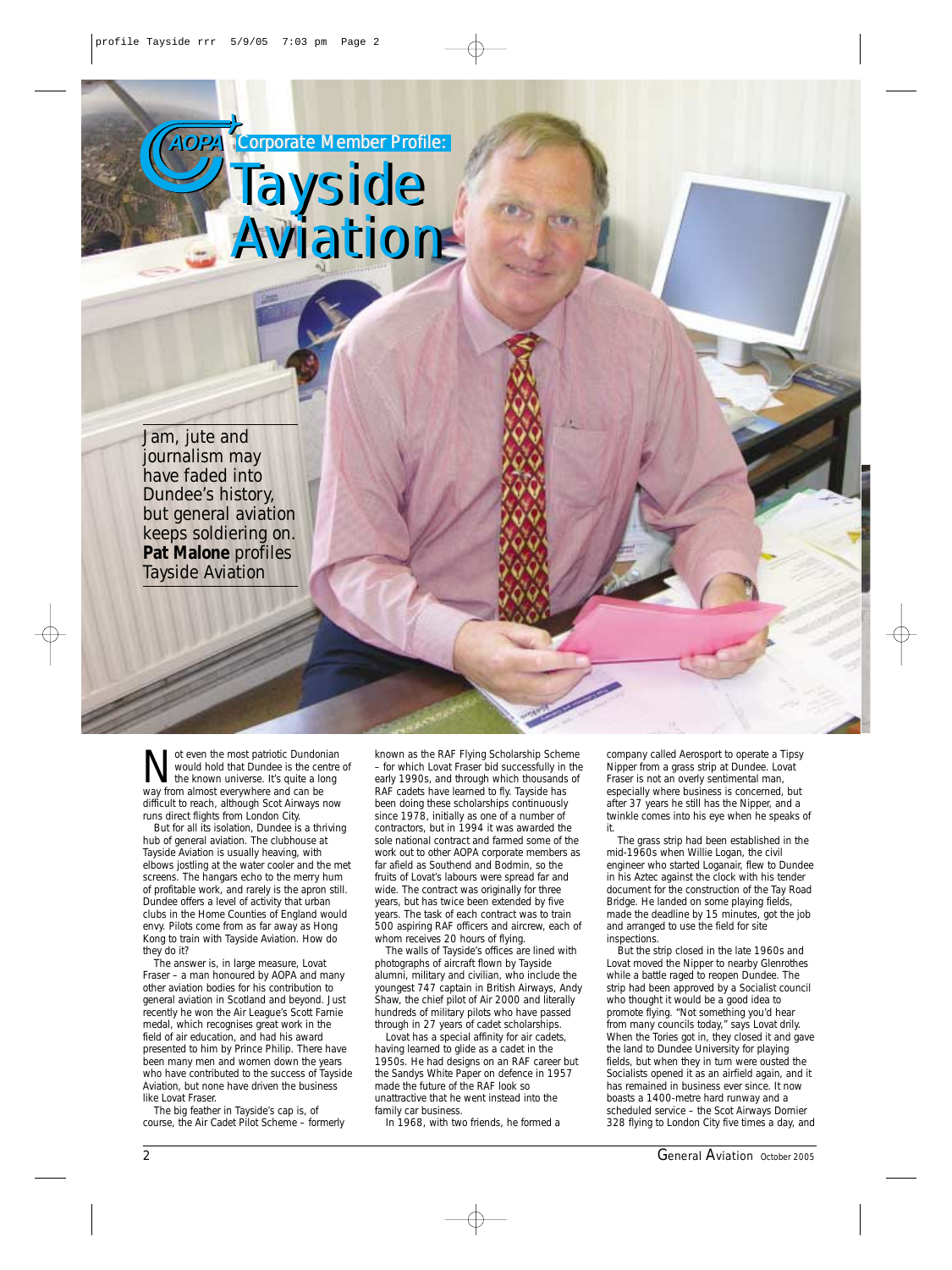there's a weekly rotation of package holiday flights from Dundee to Jersey in a Fokker F27, May to September.

When the strip reopened in 1971 Lovat bought a second-hand Cessna 150 for flight training, and a small flight training operation bumped along just fine. A major milestone came in 1975 when the late Ted Girdler joined as CFI and operations director to put the club on a completely different footing.

"Ted made a very great contribution to this company," says Lovat. "We got our AOC, and at one point had two Aztecs doing charter work and pleasure flying, but we've had to give the AOC up because it's simply too onerous and expensive to keep it. It cost £2,200 just for the privilege of applying to the CAA for a single-engine AOC for the Aberdeen operation – Tayside operated in Aberdeen from 1988 to 1995 – and there were just too many hoops to jump through. We had the aircraft and the pilots, but the AOC had to go."

In 1978 Ted Girdler got approval for flying instructor training, something Tayside Aviation has never relinquished. "It's quite difficult to

go straight on to a different type of flying." Scottish airline operators are particularly keen to take on Tayside's pilots because they know they're getting g well-trained pilots who are happy living in Scotland. Says Lovat: "We get a lot of people going to Loganair and Scot Airways – we must have a couple of dozen at Scot Airways, Highland Airways, Eastern Airways and Loganair, and they have a built-in advantage in that they've always had to deal with the type of weather and turbulence that these small Scottish airlines encounter every day.

"They also go on to the major airlines, of course – we must have people with every major name in the business. I know of three or four former students now at FR Aviation, quite a lot at BA, including their youngest-ever 747 captain, Virgin, Monarch, Midland. Remember, we've trained about 4,000 cadets and countless pilots and instructors."

Lovat himself went full-time as MD when Ted left to form TG Aviation at Manston – now run by his son Mark, who also got his start at Tayside. Lovat, who also became CFI when he got his CPL in 1986,

contractors at Manston, Nottingham, Bodmin, Carlisle, Tesside, Wellesbourne Mountford and Southend, and we trained 88 cadets ourselves that first year.

"It was pretty hectic to start with, but we made sure everything went smoothly. The hardest part was waiting for the money from the MoD. Our subcontractors were anxious for their money, and we didn't have the resources to pay them. But the MoD finally paid up. Eventually we were able to train 250 of the cadets ourselves every year.

"It was tremendously good discipline for us because the RAF had to approve everything we did. They inspected our classroom facilities and aircraft minutely, and they weren't easy to please. It was good for us because it forces us to maintain the highest standards.

But under budget pressures, the RAF Directorate of Recruiting and Selection decided to put a stop to the Flying Scholarship scheme. Lovat did a lot of lobbying, including talking to Defence Minister Lewis Moonie, a local MP who was Parliamentary Under Secretary of State for Defence, and the then Chief of the Air Staff, Air Chief Marshal Sir Peter Squire, who



recruit flying instructors up here in Scotland," says Lovat, "so we have to grow our own. The hardest thing is to retain flying instructors – we've had some very good people, but it's difficult to keep them out of the clutches of the airlines. In fact, we've recently taken on four foreign instructors who approached us – one from Spain and three from Denmark – and they're very good indeed."

The Spanish instructor is Xavier Lopez, from Albacete, who heard of Tayside Flying Club when he was doing an English language course in Perth. "This is a great opportunity for me," he says. "I love this country, I love this area, I love flying and I love my work."

This shortage of flying instructors is a sore point with Lovat Fraser. "I believe we ought to be allowing people to instruct without having taken the commercial exams," he says. "You don't need them to do the job, and the CPL requirement hasn't made one bit of difference to standards of instruction, which is the only possible reason for imposing it. "We need an NPPL instructor, UK or pan-European, who has no need for these. As far as commercial exams are concerned, you forget half what you've learned as soon as you pass the CPL exams. There are lots of people who would like to be instructors but who don't want to go through the exams, and those who do go through the commercial exams are aiming to

*Opposite: caption in here caption in here caption in here Above: caption in here caption in here caption*

*in here caption in here Above right: caption in here caption in here caption in here caption in here*

kept open the operation at Glenrothes and opened in Perth in partnership with the Scottish Aero Club, but moved out recently when local political factors made operations difficult. Tayside bought Glenrothes in 1995 after it had been closed for four years, and it is now home to an excellent licensed restaurant called – what else – the Tipsy Nipper. The restaurant attracts pilots from all over Scotland, and some even fly from England for lunch. Says Lovat: "The restaurant is a means of diversifying and being less dependent on flying revenues. It's been very successful and adds a certain flavour to the Fife operation."

A second milestone came when Tayside Aviation was invited to tender for the UK Flying Scholarship Scheme, which was designed to train 500 cadets a year. Tayside won the contract, but the launch was far from smooth.

"As usual everything was done at the last minute," Lovat says. "We were given 488 names on May 28th and told to be up and running on July 1st. We sought out sub-

was an old friend. Partly as a result of his pressure the RAF said they would keep the scheme going but cut the number of cadets to 250 a year. In anticipation of the work, Tayside kept a full staff of 25 instructors waiting for the contract. When it came, there were only 10 cadets.

"That was extremely expensive for us," says Lovat. "We kept people on from November to May with little or no work, and it did serious damage to the company. We lost £180,000 that year, and it was almost terminal. In the event they eventually sent us 30 cadets and we had to downsize dramatically. Crucially, our general manager George Leckie wrote a restructuring plan which kept the bank onside."

The following year HQ Air Cadets took over the scholarship scheme and matters improved with the awarding of a new five-year contract, with Tayside Aviation getting 100 cadets in the first year and 191 the year after. The company has managed to retain 20 instructors and has 22 aircraft – four Grob 115s, two Katanas that are being sold – the Grobs are replacing four Katanas – ten 152s, three Warriors, two 172s and an Arrow for complex single training. Tayside Aviation employs 60 people.

Private pilots who fly from Dundee enjoy the advantage of having all the RAF-approved infrastructure, together with a highly-